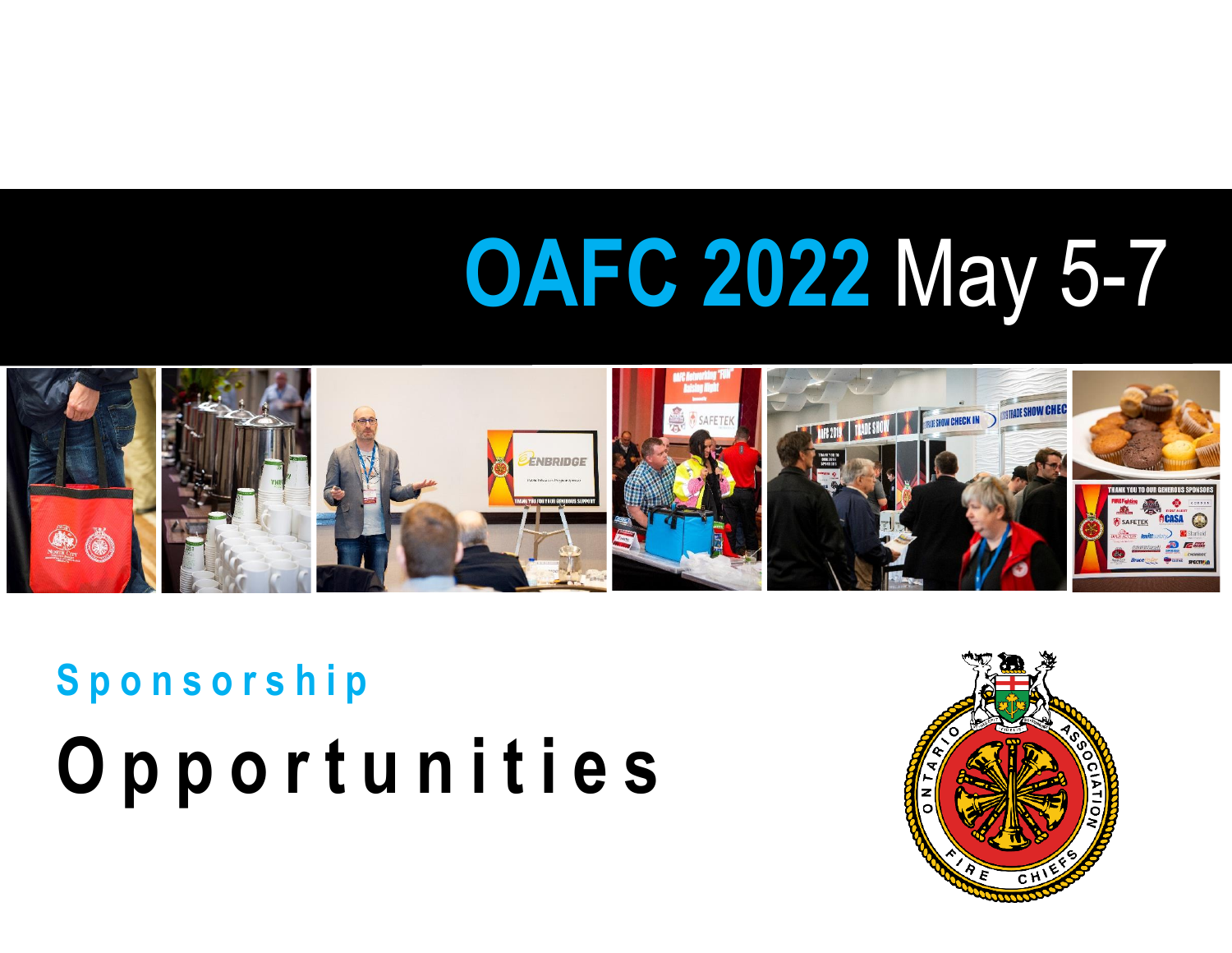

Engage the customers you need to grow your business and show authority as a leader in the fire service by choosing to take part in a strategic sponsorship opportunity at OAFC 2022. Our sponsorship packages are powerful ways to build brand recognition, build personal connections, maintain customer loyalty, identify new markets and help achieve your marketing goals. Whether you choose one of our packages or, would like to create your own custom program to fit your specific return on investment, our sponsorship opportunities help you focus directly on your desired audience. In addition, **you can be proud to know** that your sponsorship commitment goes to support the fire service in Ontario in helping our fire service leader's further advocacy efforts in regard to public and firefighter safety.

The Ontario Association of Fire Chiefs programs are geared to everyone working in fire and emergency services, or a related sector. OAFC 2022 provides multiple learning programs focusing on professional development to specific areas of the fire service.

Fire chiefs, senior fire officers, company officers, firefighters, training officers, communicators, public educators, fire prevention officers, airport rescue and firefighting personnel, mechanical officers, and municipal officials from across Ontario come together for professional development, networking and collaboration. With multiple educational programs to participate in, attendees walk away with innovative information that covers all areas of the fire service, including technological advances, real-life fire incidents, navigating the political environment, public and life fire safety, management/leadership development and more.

In the evening's participants enjoy exciting functions allowing them to expand their networking potential with other fire service leaders and with companies such as yourself. On Friday and Saturday, attendees explore the trade show, the largest fire and equipment show in Canada! Over 2,500 fire service personnel visit 175,000 square feet of booths and fire service vehicles on display.

OAFC 2022 is the largest of its kind in Canada and offers something for everyone in today's fire service. It is the must attend fire event of the year!

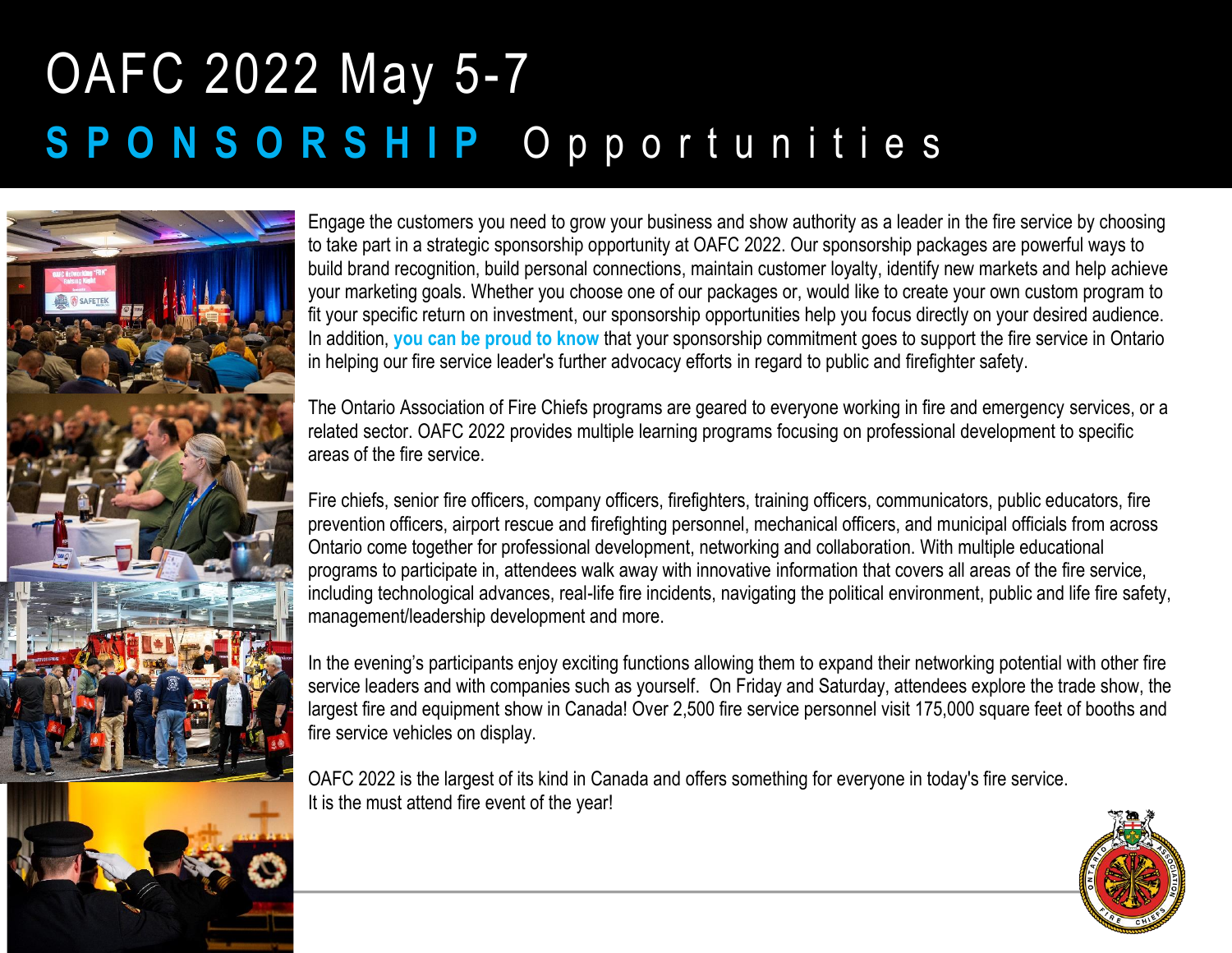As a sponsor of **OAFC 2022**, you could showcase your products and services to a targeted audience, through a number of different channels. To give you the best opportunity to promote your products and services, each sponsorship opportunity includes these benefits, in addition to the customized packaged items you will find in the next few pages:

|                                                                                                                                                                                              | <b>Platinum</b><br>$$15,000+$ | Gold<br>\$7,500-\$14,000 | <b>Silver</b><br><b>Under \$7,000</b> |
|----------------------------------------------------------------------------------------------------------------------------------------------------------------------------------------------|-------------------------------|--------------------------|---------------------------------------|
| Company profile – Name, logo, website, social media links & on interactive floorplan. Plus, your<br>banner ad in a prime location at the top of the exhibitor list on our conference website |                               |                          |                                       |
| Unlimited trade show passes                                                                                                                                                                  |                               |                          |                                       |
| Electronic copy of the 2022 registration list with contact details, two weeks prior to the event with<br>an updated list one week after the event                                            | $\checkmark$                  |                          | $\checkmark$                          |
| Recognition in all OAFC 2022 e-communications, member communications & on the OAFC<br>website leading up to the event                                                                        |                               |                          |                                       |
| Sponsorship signage & tent cards throughout the conference. Sponsor ribbons                                                                                                                  |                               |                          |                                       |
| One-on-One buyer/seller marketplace with chief officers                                                                                                                                      | $\checkmark$                  |                          |                                       |
| Downloadable PDFs on trade show company profile                                                                                                                                              | $\checkmark$                  |                          |                                       |
| 1 banner ad on online trade show floorplan                                                                                                                                                   |                               |                          |                                       |
| Questions included in post conference survey & logo on post event survey                                                                                                                     | $\checkmark$                  |                          |                                       |
| 1-year industry membership                                                                                                                                                                   | $\checkmark$                  |                          |                                       |
| Delegate bag insert                                                                                                                                                                          |                               |                          |                                       |
| Discount on outdoor demo exhibit space between 50%-100%                                                                                                                                      | $\checkmark$                  |                          |                                       |
| Demo your equipment or host a seminar. This includes an announcement on the PA and demo<br>session recognition in our program. (This is available on a first come first serve basis)         |                               |                          |                                       |

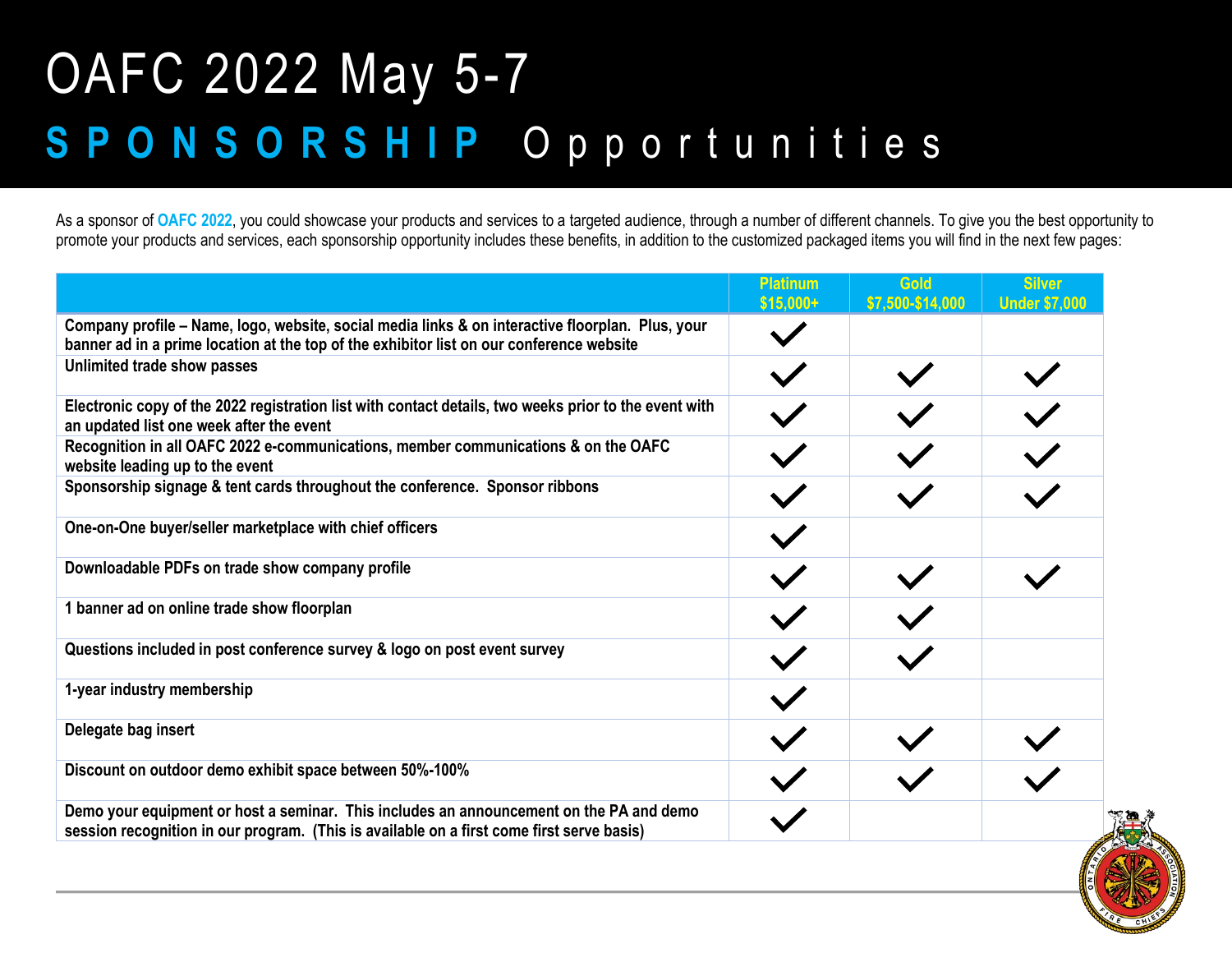#### **Why sponsor OAFC 2022?**



If you would like to tailor a package below or have something in mind that is more in-tune with your marketing goals, please contact Kris Newton at 905-426-9865 x224 to discuss custom options. Over the years we have helped companies promote their products, increase brand recognition and build client relationships through many custom packages including onsite demos, product give-aways, client hosting and more.

Hospitality: The OAFC offers hospitality suite opportunities to all sponsors of OAFC 2022. Sponsors must contact Kris Newton, Events & Trade Show Manager, [kris.newton@oafc.on.ca](mailto:kris.newton@oafc.on.ca) to make the necessary arrangements. Hospitality suites are to take place in one of the function rooms at the Holiday Inn Toronto International Hotel & Conference Centre. Hosts can choose to order food and beverage from the hotel or bring in their own supplies. If hosts of the hospitality suites are interested in serving their own alcoholic beverages, they must obtain a Special Occasion Permit from the Liquor Control Board of Ontario.

Customized recognition for each **Strategic** Marketing Opportunity

#### *Platinum Sponsorship Opportunities - \$15,000+*

#### **Keynote Speakers - 2 available May 5 & 6 \$15,000**

Keynote speakers draw the largest crowd and are always a favourite for our attendees. The conference agenda consists of two keynote speakers - one on Friday and the other on Saturday. As the Friday OR Saturday keynote speaker sponsor, you will have the opportunity to welcome our guests and introduce the speaker to the largest audience. This is a chance you don't want to miss! (Two opportunities available)

#### **Awards Dinner (May 5) - \$15,000 - SOLD**

Sponsor our delicious meal during the awards dinner. Sponsors will get a table at the dinner, and recognition on all promotional signage at the event and company branding will be incorporated throughout the tables at the awards dinner.

#### **Memorial Service (May 7) - \$15,000**

Sponsor the OAFC Annual Memorial Service – one of our most attended events of the year. It is an extremely moving service, where we memorialize those chief officers who have passed away since the last conference. The sponsor will get recognition on all promotional signage at the event, dedicated page in the ceremony program, at table at the Award Dinners, and company branding will be incorporated throughout the event.

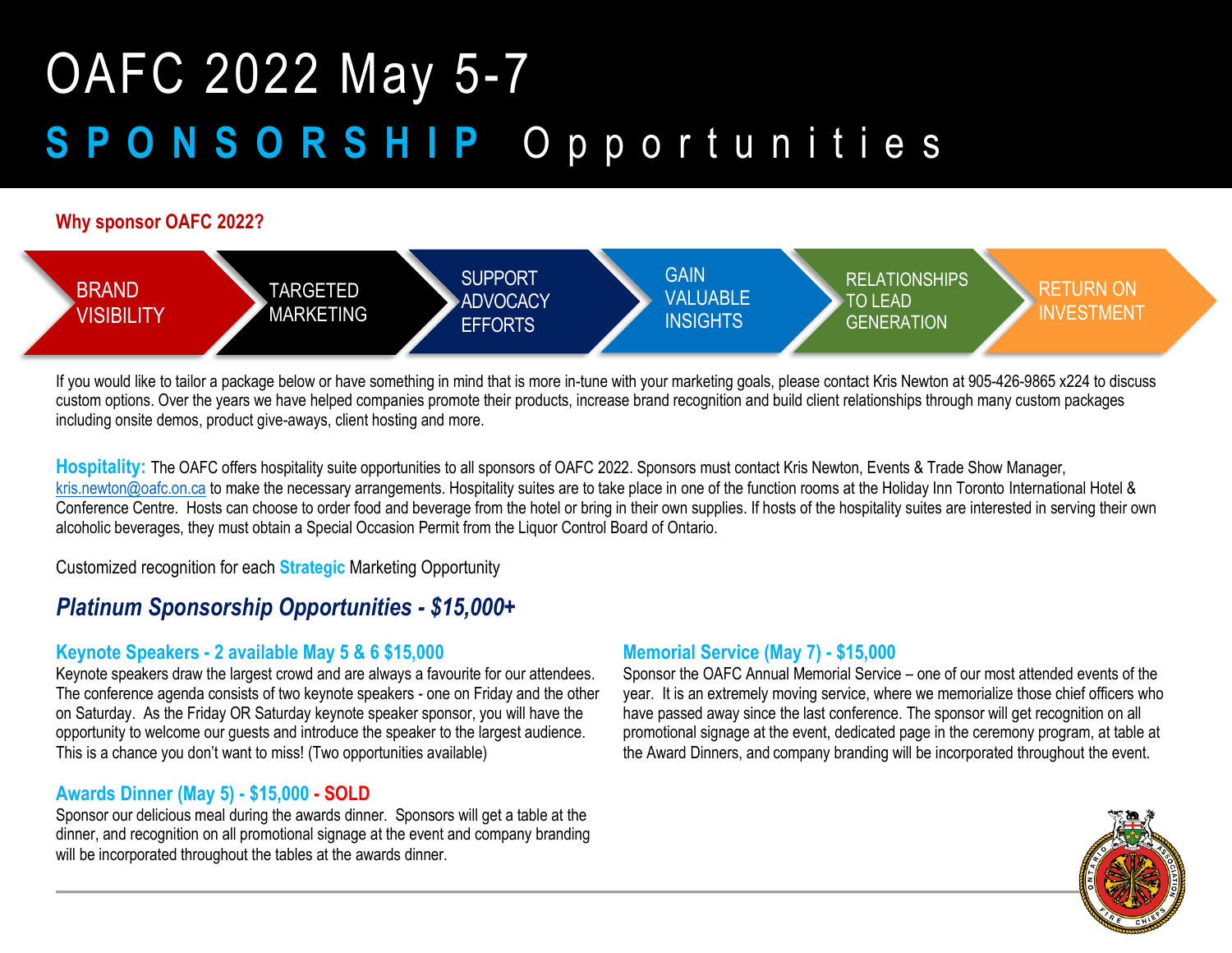#### *Gold Sponsorship Opportunities - \$7,500-\$14,000*

#### **ELITE Conference Prize \$10,000**

Everyone LOVES to win a prize – especially if it's a large ticketed item. Each conference delegate will get a chance to win. The special prize will be displayed, outfitted with you company's branding on Friday and Saturday at the entrance of the Trade Show in the International Centre. A company representative will draw for the big winner at the end of the Trade Show. Includes three nights' accommodation at the conference hotel and free outdoor/demo space.

#### **OAFC Memorial Reception (May 7) – \$10,000**

The Annual Memorial Service on Saturday is an extremely moving event, where we memorialize those chief officers who have left us since the last conference. The Memorial Service & Wine & Cheese Reception is one of our most attended events. As hosts of the evening, your guests will enjoy complimentary wine and appetizers as they socialize with their peers. As a sponsor, your company will host the evening and your branding will be included in all aspects of the event including signage and pre-event marketing.

#### **OAFC 2022 Registration – Lanyards & Registration Booth \$8,000**

The registration & delegate lanyards are a great way to ensure everyone knows your brand at the show. The registration area is always a hub of OAFC 2022– Every attendee and trade show guest must check in at registration. This includes all registration booths at the conference location and at the trade show. (OAFC graphics team are also at your disposal). Plus, every attendee, vendor and guest speaker must wear a name badge at OAFC 2022. Get the attention and recognition by sponsoring the lanyard that will be around our guest's necks all week. Your company's logo will be incorporated into the lanyard design.

#### **Awards Dinner Wine Sponsor (May 5) - \$7,500**

Sponsor a bottle of wine, 1 red & 1 white on each table during the awards dinner. Your logo will be on each wine bottle's neck. Sponsors will get recognition on all promotional signage at the event and company branding will be incorporated throughout the tables at the awards dinner.

#### **Awards Dinner Décor & Cookie Giveaway Sponsor (May 5) - \$7,500**

Sponsor at our awards dinner centerpieces and cookie giveaway. Your logo will be on each cookie that we give to attendees of the awards dinner. Sponsors will get recognition on all promotional signage at the event and company branding will be incorporated on the decor.

#### **Trade Show Café \$7,500 - SOLD**

Get your company name front-and-centre at the "hub" of the trade show. Conference and trade show guests all converge to the café for lunch and refreshments! Get your company branding all throughout the trade show café. Sponsor has naming rights and can display your company's branding throughout the entire space for both days of the trade show, including marketing materials in the cafe. Your company's branding will also be featured on all trade show lunch tickets

#### **Conference Lunch \$7,500**

Treat our fire service personnel to lunch during one of the conference days. As a sponsor, your company's branding will be incorporated into lunch and you can place a special message and/or marketing material at each table/seat. Take your messaging digitally, by creating a custom presentation loop (video, etc.) that will play in the ballroom all throughout the lunch hour! You will also have an opportunity to do a short presentation if you wish.

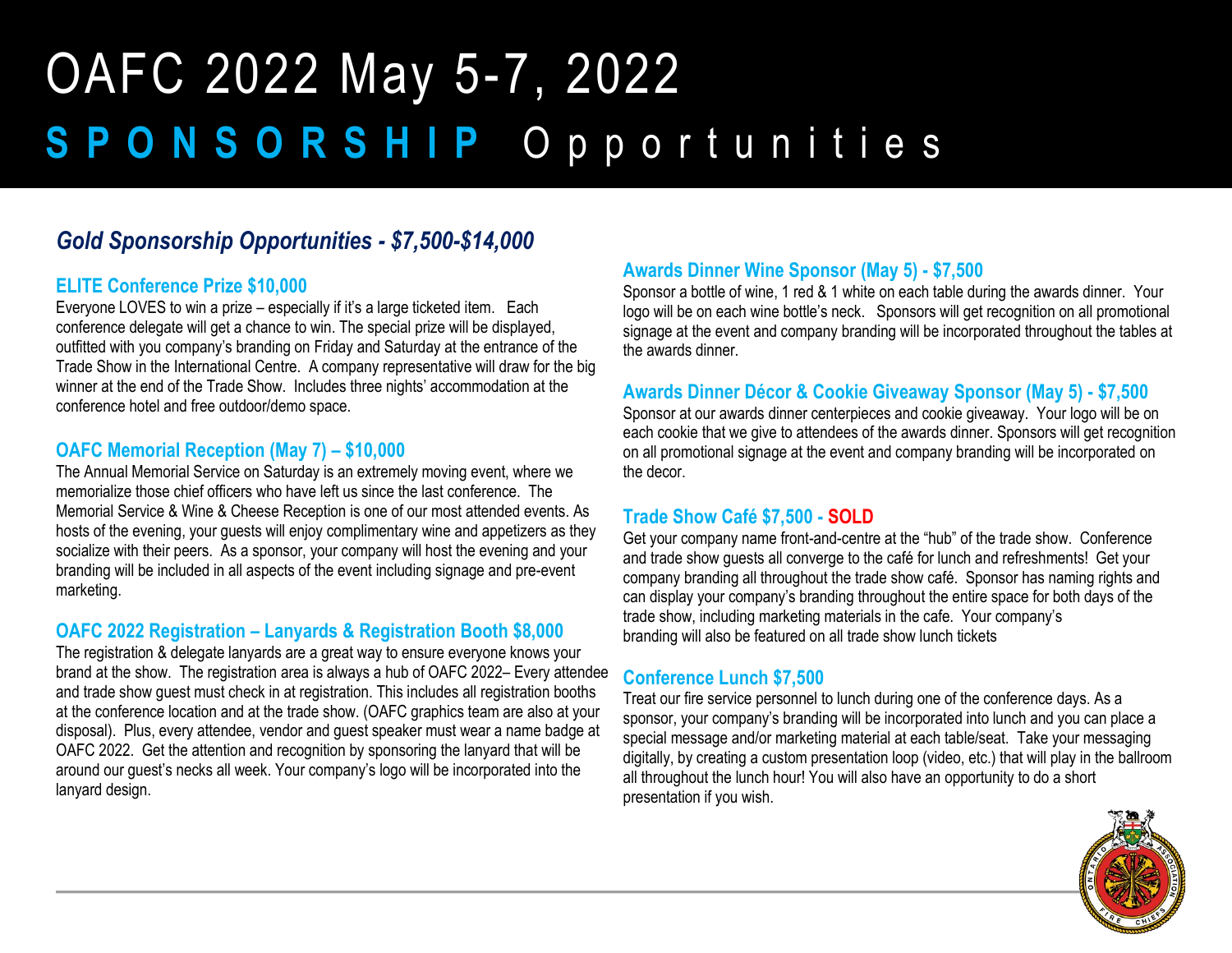#### *Silver Sponsorship Opportunities – Under \$7,000*

#### **Branded Lounge/Comfort Station - \$7,000**

Provide a beautiful, relaxing space for attendees to network and relax between and after sessions by hosting a 20′ x 20′ space. Sponsorship includes; Furniture, display marketing materials in lounge, marketing material and invitation to the lounge in the delegate bags, hand sanitizer with your logo water stations with your logo, mints & Kleenex with your logo, two complimentary full-conference registrations, your logo on sponsor thank you signage prominently displayed at OAFC 2022, your logo listed on website with link to company Web page. Sponsor pays for lighting, charging station, display stands, and food, etc.

#### **OAFC 2022 Delegate Bags \$7,000**

Our fire service personnel need something to carry around their show information and handouts – put you name and logo on the item that is carried all over the conference and trade show floor. Everywhere you look, you will see your branding!

#### **Photo Booth \$6,500**

Host our conference and trade show photo booth. 2 days of photo booth fun + online gallery with FREE downloads, external monitor, full-time attendant and unlimited onsite prints with your logo on them.

#### **Chiefs Tasting Room Reception Sponsor - \$6,000**

The Chiefs tasting room reception is an exclusive event for Fire Chiefs. This intimate event is open to members and chiefs only. Attendees will have the opportunity network, sample cheeses and different varieties of bourbon, whiskey, and scotch selections. Sponsorship includes the following: Naming rights as the inaugural Chiefs tasting night sponsor, 5 complimentary admission tickets to the event, your company recognition on cocktail napkins, online promotion and sponsor mentions at the event, your logo on sponsor thank you signage prominently displayed at OAFC 2022, your logo listed on website with link to company website.

#### **OAFC 2022 Shuttle \$6,000**

As the official OAFC 2022 shuttle sponsor, you will have the opportunity to share your brand with delegates every time they are on the OAFC 2022 shuttles, which will pick up and drop off to a select number of hotels. Your company logo will be prominently displayed on shuttles, your company logo will be on all directional and informational signage prominently placed at all conference hotels using shuttles, and designated at pick-up and drop-off location at the international centre, option to place marketing materials in shuttles daily to drive traffic to your booth, your logo on sponsor thank you signage prominently displayed at all events and sessions, your logo listed on our website with a link to your company website.

#### **Coffee Breaks \$5,000**

Treat our fire service personnel to a cup of coffee. Get yourself front and centre by sponsoring OAFC 2022 coffee breaks - twice a day - throughout the length of the conference. The coffee break sponsor will have custom branded take out cups at each break, ensuring your company's imaging stays with our guests for the duration of the conference.

#### **OAFC 2022 Delegate Gift Starting at \$5,000**

Maximize your branding opportunities by sponsoring the delegate notebooks. Each delegate will receive a notebook with your company logo and information on it, marketing

#### **Head Shot Station - \$5,000**

Maximize your one-on-one networking opportunities by sponsoring the professional head shots booth. Someone from your organization can man this booth and speak to every delegate that comes in for a head shot. This sponsorship also includes an opportunity to add an invitation in the delegate bags, your logo on sponsor thank you signage prominently displayed at OAFC 2022, your logo listed on website with link to company website.

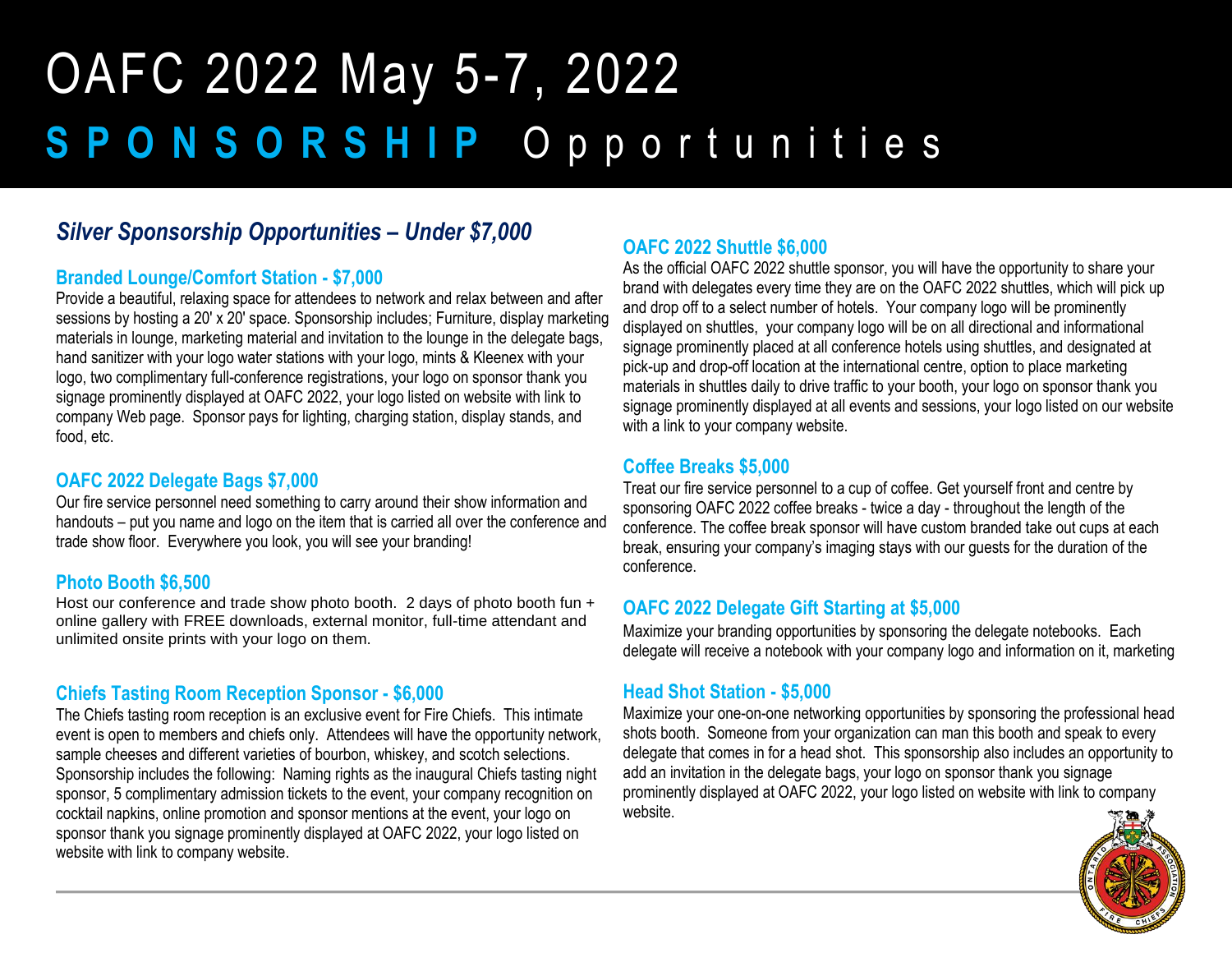#### **New Member, First-Time Attendee Reception or Orientation - \$5,000**

Gathering of attendees who are new to OAFC Conference and Trade Show. This event is wildly popular with attendees both new and long-standing. The event involves food, a fun game that introduces OAFC to participants, and prizes. All attendees are welcome to attend. Sponsorship also includes marketing material in the delegate bags, your logo on sponsor thank you signage prominently displayed at OAFC 2022, your logo listed on website with link to company website.

#### **Entertainment Sponsorship Awards Dinner May 5 - \$5,000**

We all LOVE to be entertained! Show your commitment as the awards dinner entertainment sponsor. We will work with this sponsor to customize the entertainment for part of the evening. The entertainment sponsor will get recognition at the event and incorporated into all aspects of the entertainment chosen. Better yet, a portion of the sponsorship will go to the charity!

#### **Trade Show Front Entrance Fire Truck Display \$5,000 - SOLD**

*Wow* OAFC 2022 attendees and guests right from the start. Help enhance the main entrance at the International Centre by having two of your fire trucks on display, front & centre. Better yet – put your company's flag or banner from your ladder to welcome all guests. A front and centre way to showcase your equipment and brand!

#### **Track Sponsorship - \$4,000 – 3 Opportunities**

Educational content and quality speakers are at the very source of our event! Track sponsors get a short time slot to address the delegates. Your company's branding will be incorporated throughout the meeting space, audio visual, and included in all event marketing.

#### **OAFC Smart Device Charging Stations \$3,000**

Be the source of power during the conference and trade show! 2 - 5ft charging stations, placed inside the OAFC networking booth (or in your booth) showcasing your company's branding. Each station includes a monitor where you can provide a customized video or message. Our guests will be thanking you – especially when they left their charger back at the hotel.

#### **Water Station Sponsor - \$3,000 per day**

Let your green flag fly while showcasing your brand throughout the trade show. This exclusive sponsorship includes multiple spring water coolers throughout the international centre, biodegradable cups, signage at water stations will direct delegates to come and see you at your booth. Also, included with your sponsorship is your logo on sponsor thank you signage prominently displayed at OAFC 2022; your logo listed on website with link to company website.

#### **Sugar Break \$3,000**

Our conference guests **LOVE** their sugar! The OAFC 2022 sugar sponsor, gets customized candy offered to conference guests during their morning and afternoons of educational programs. Your customized candy, in customized containers, will be spread throughout the conference room for our fire service guests to enjoy. Our guests will thank you for curing their sweet tooth during the event!

#### **Welcome gift for Chiefs at the HOST hotel- \$3,000 (limit 3)**

Make attendees feel welcome when they get to their hotel room by leaving a helpful welcome package or gift**.** Also, a great opportunity to invite them to your booth or to meet with you throughout the event. Sponsorship includes welcome sign in hotel lobby, your logo on sponsor thank you signage prominently displayed at OAFC 2022, your logo listed on website with link to company website. Sponsor supplies gift and card.

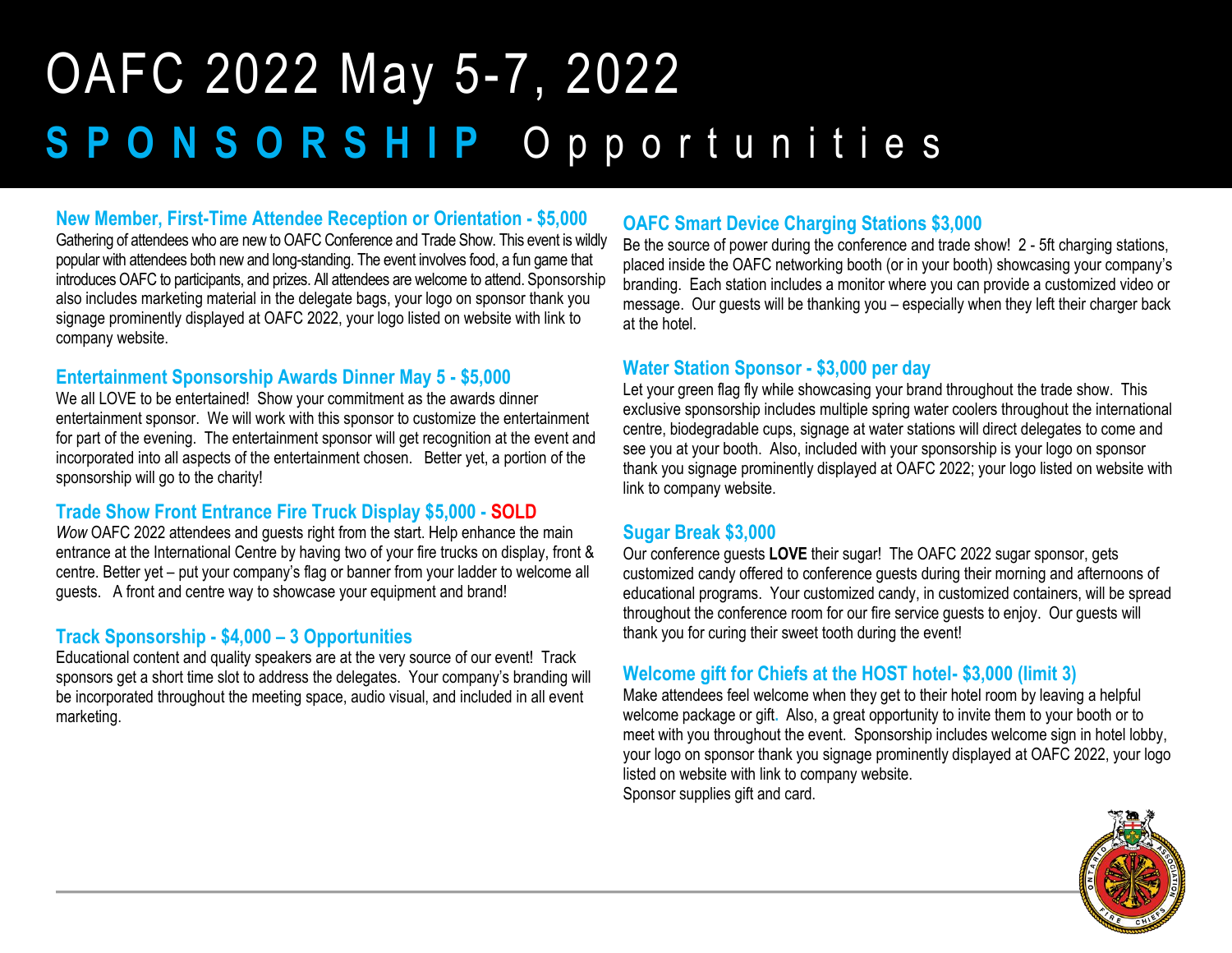#### **Aisle Signs - \$2,500**

A customized aisle sign with company logo and booth number hung prominently in exhibit hall, your company logo on sponsor thank you signage prominently displayed at OAFC 2022 and your company logo listed on website with link to your company website.

#### **Awards Dinner Chocolate Fountain Sponsor May 5 - \$2,000**

Chocolate lovers, this is the sponsorship for you. What a memorable way to sponsor the awards dinner! Sponsors will get recognition on all promotional signage at the event and company branding will be incorporated throughout the tables at the awards dinner.

#### **New Member, First-Time Attendee Chiefs Tour - \$1,500**

Attendees who are new members & new to OAFC Conference and Trade Show will be given a tour by one of our chief member volunteers. A nice way to welcome them to OAFC and the event.Sponsorship also includes marketing material in the delegate bags, your logo on sponsor thank you signage prominently displayed at OAFC 2022, your logo listed on website with link to company website.

#### **Silent Auction**

In 2022 the Silent Auction will take place throughout the Conference. We will close the silent auction and announce the winners before the awards dinner on Saturday evening, during the reception. Another great opportunity to raise money for a good cause while we socialize with our fire service peers. Donate a personal item for our silent auction. Your company will be recognized in prize sponsor signage, around your prize and recognition before and during the event. Another reason to feel good about raising money for a great cause!

#### **Proceeds from the 2022 Silent Auction & Fundraising Draw Prizes will go to:**

- ❖ **Ontario Fallen Firefighters Memorial**
- ❖ **Other fire service-related charities TBA**